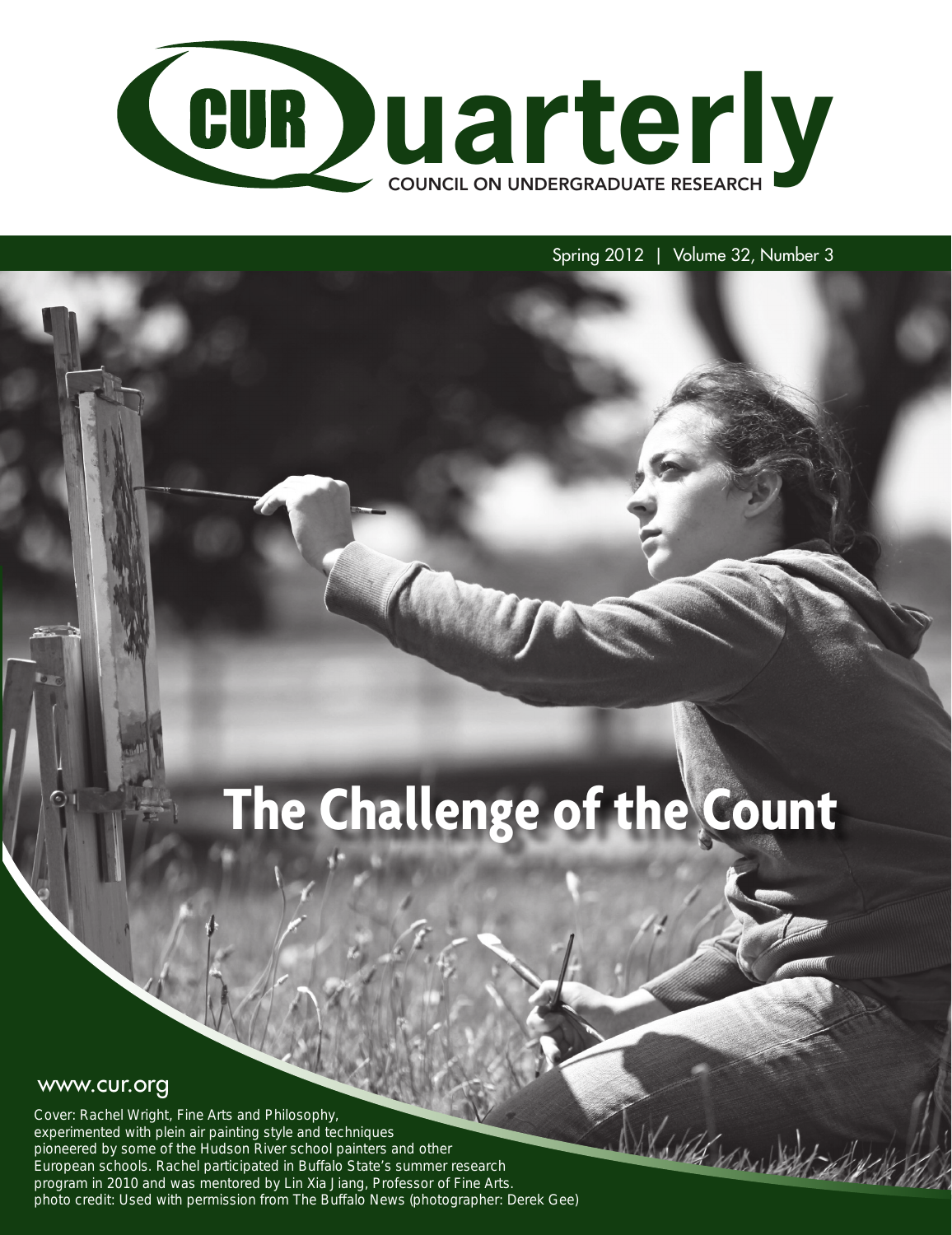Jill Singer, Bridget Zimmerman, *SUNY-Buffalo State*

# Evaluating a Summer Undergraduate Research Program: Measuring Student Outcomes and Program Impact

At SUNY-Buffalo State we have undertaken a multi-year effort aimed at developing and field-testing an evaluation methodology for measuring student learning and related outcomes in our summer undergraduate research program. Our goal was to extend the findings of the many valuable studies that had already been done on the impact of undergraduate research on participating students (Gregerman *et al*. 1998; Alexander *et al*. 2000; Merkel 2001; Bauer and Bennett 2003; Seymour *et al*. 2004; Lopatto 2004; and Hunter *et al*. 2007). As described in Singer and Weiler (2009), our aim was to obtain reliable independent assessments of program impact without creating a measurement burden, and at the same time provide information to participating students that could help them gain new insights into their academic strengths and weaknesses. We also were interested in obtaining information from faculty mentors on how the summer undergraduate research program influenced their teaching.

The difficulty in achieving our goal originates mainly from the fact that the outcomes of undergraduate research generally are not measurable by objective tests. Rather, they encompass independent student projects whose results often are a written paper, a new work of art, a laboratory or field experience, or a range of other experiences. As a result, outcome assessments largely rely on perceptions and judgments by faculty mentors. These assessments are subject to challenge on the grounds that faculty may have had inadequate exposure to students' work, that assessment parameters rarely are made explicit, and/or that assessments are not comparable across different disciplines or across different faculty and student participants. We engaged in a multi-year effort to design an evaluation that could overcome these concerns. It is worth noting that it is not ordinarily practical to conduct evaluations of undergraduate research that rely on classic comparison-group designs, given the difficulties of matching students who have not applied or not been accepted into a program with "comparison" students, as well as the difficulty of asking faculty mentors to assess "comparison" students without being able to meet with and observe them.

Our strategy for developing the evaluation began with a two-day retreat during the summer of 2006. Faculty representing a range of disciplines (including arts, humanities, social sciences, and sciences) identified 11 student outcome categories of interest. Each outcome category included lists of specific outcome components (see Table 1). In addition to the 11 categories, it was decided that mentors and students would be able to add more outcomes as appropriate to their specific research interests.

Next we discussed and designed an assessment procedure that uses a five-point scale linked to an explanatory rubric

to denote that a student always (5), usually (4), often (3), seldom (2), or never (1) displays a given outcome for each component in the 11 outcome categories. Faculty mentors rate students on each component, and students evaluate their own progress using an identical instrument. As a result of these and other decisions about the design of the evaluation, described more fully below, the evaluation now has six essential features:

- Repeated assessments (pre-research, mid-research, and end-of-research);
- Assessments in which faculty mentors and students all use the same outcome categories and components;
- A scoring rubric, used by all mentors and students, that defines the meaning of each assessment score on the five-point scale;
- A "confidence" judgment in which mentors are asked to indicate their level of confidence in the accuracy of each of their assessment scores, using a five-point scale ranging from "very confident" to "not confident at all";
- Student self-assessments and mentors' assessments of students, performed independently; and
- Student-mentor discussions to compare their independent assessments following each of the three assessment periods.

The first four of these features are designed to overcome the concerns about faculty assessments summarized above by ensuring that (1) faculty mentors have multiple opportunities to familiarize themselves with student work; (2) assessments are conducted according to standards that are explicit and uniform across disciplines and across different studentfaculty pairs; and (3) assessments are weighted to reflect the amount and quality of information underlying the scores. The last two evaluation features outlined above are designed to provide opportunities for students to improve their understanding of their academic strengths and weaknesses.

During the summer of 2007 we conducted a pilot implementation of the evaluation methodology that included both first-time and experienced mentors familiar with the summer research program. At the end of the summer, focus groups composed of student researchers and faculty mentors provided feedback on the evaluation methodology and on the clarity of the overall process. Based on this feedback, modifications were made to the evaluation instruments and the overall process was simplified to help mentors and students better understand the sequence of steps involved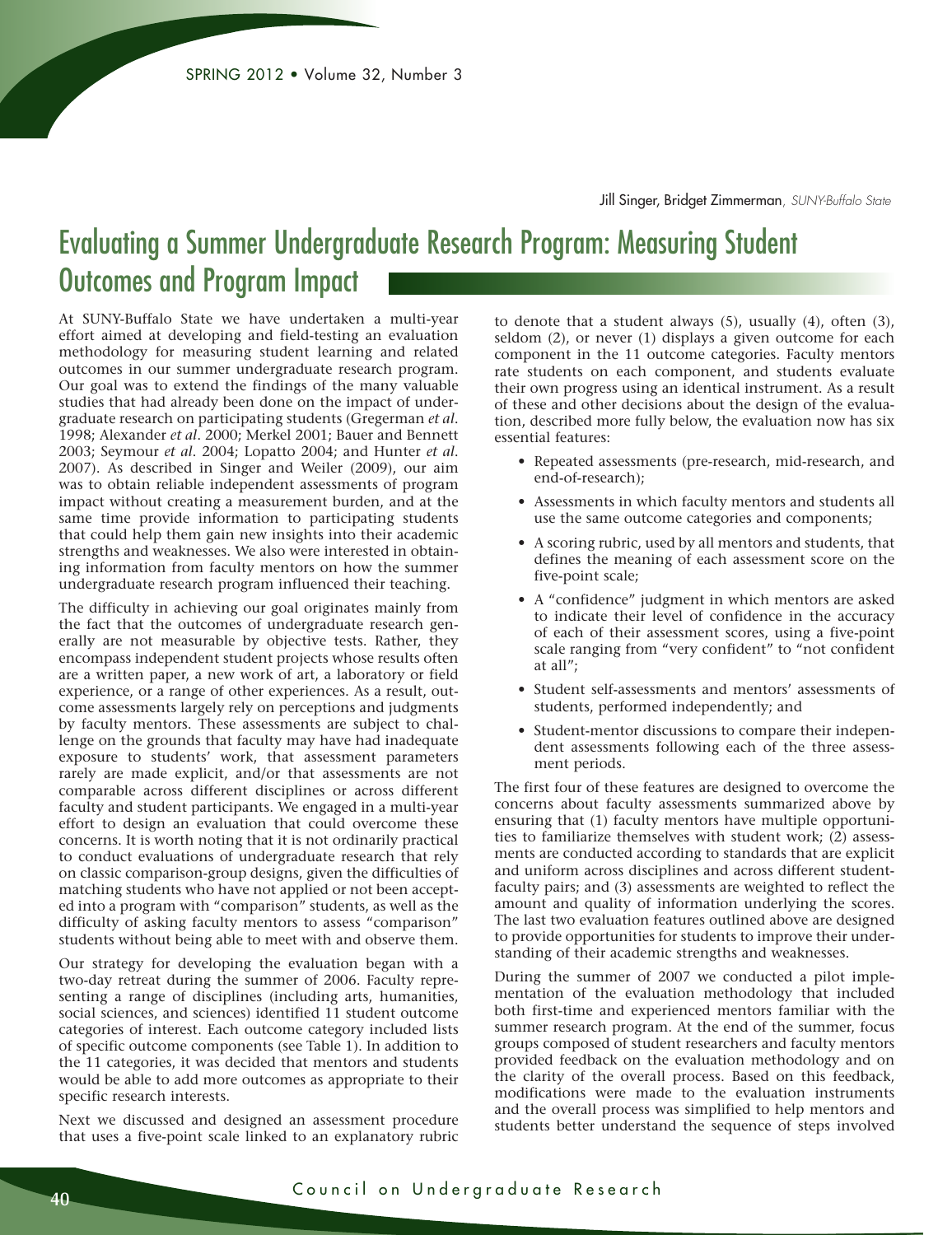#### **Table 1: Evaluation Outcome Categories and Components**

#### **Communication**

Uses and understands professional and discipline-specific language.

Expresses ideas in an organized, clear, concise, and accurate manner.

Writes clearly and effectively in discipline-specific formats.

#### **Creativity**

Brings new insights to the problem at hand.

Shows ability to approach problems from different perspectives.

Combines information in new ways and/or demonstrates

intellectual resourcefulness.

Effectively connects multiple ideas/approaches.

#### **Autonomy**

Demonstrates the ability to work independently and identify when input, guidance, and feedback are needed.

Accepts constructive criticism and applies feedback effectively.

Displays high level of confidence in ability to meet challenges.

Uses time well to ensure work gets accomplished and meets deadlines.

#### **Ability To Deal With Obstacles**

Learns from and is not discouraged by setbacks and unforeseen events.

Shows flexibility and a willingness to take risks and try again.

#### **Practice And Process Of Inquiry**

Demonstrates ability to formulate questions and hypotheses within the discipline.

Demonstrates ability to properly identify and/or generate reliable data.

Shows understanding of how knowledge is generated, validated, and communicated within the discipline.

#### **Nature Of Disciplinary Knowledge**

Shows understanding of the way practitioners think within the discipline (e.g., as an earth scientist, sociologist, or artist) and view the world around them.

Shows understanding of the criteria for determining what is valued as a contribution to the discipline.

Shows understanding of important current individuals within the discipline.

**Critical Thinking And Problem Solving**

Trouble-shoots problems, searches for ways to do things more effectively, and generates, evaluates, and selects between alternatives.

Recognizes discipline-specific problems and challenges established thinking when appropriate.

Recognizes flaws, assumptions, and missing elements in arguments.



#### **Understanding Ethical Conduct**

Shows understanding and respect for intellectual property rights.

Predicts, recognizes, and weighs the risks and benefits of the project for others.

Recognizes the severity of creating, modifying, misrepresenting, or misreporting data, including omission or elimination of data/findings or authorship.

#### **Intellectual Development**

Demonstrates growth from basic to more complex thinking in the discipline.

Recognizes that problems are often more complicated than they first appear to be and the most economical solution is usually preferred over convoluted explanations.

Approaches problems from a perspective that there can be more than one right explanation or model or even none at all.

Displays accurate insight into the extent of his/her own knowledge and understanding and an appreciation for what isn't known.

## **Culture Of Scholarship**

Is involved in the scholarly community of the discipline and/or professional societies.

Behaves with a high level of collegiality and ethical responsibility.

**Content Knowledge Skills/Methodology**

Displays detailed and accurate knowledge of key facts and concepts.

Displays a thorough grasp of relevant research methods and is clear about how these methods apply to the research project being undertaken.

Demonstrates an advanced level of requisite skills.

in completing the various instruments. For a more complete description of the evaluation-development process and methodology, see Singer and Weiler (2009).

A full-scale implementation of the evaluation has now been conducted with three groups of student researchers and their faculty mentors. This article reports on evaluation findings for the period 2008 to 2010. Static versions of all instruments referred to in this paper and data tables supporting our findings can be found at: http://www.buffalostate.edu/ undergraduateresearch/x561.xml.

# **Implementation of the Evaluation Methodology**

#### *Evaluation Stages*

Table 2 shows the summer research program and its evaluation divided into three stages: Pre-to-Early Research, Mid-Research, and End-to-Post Research.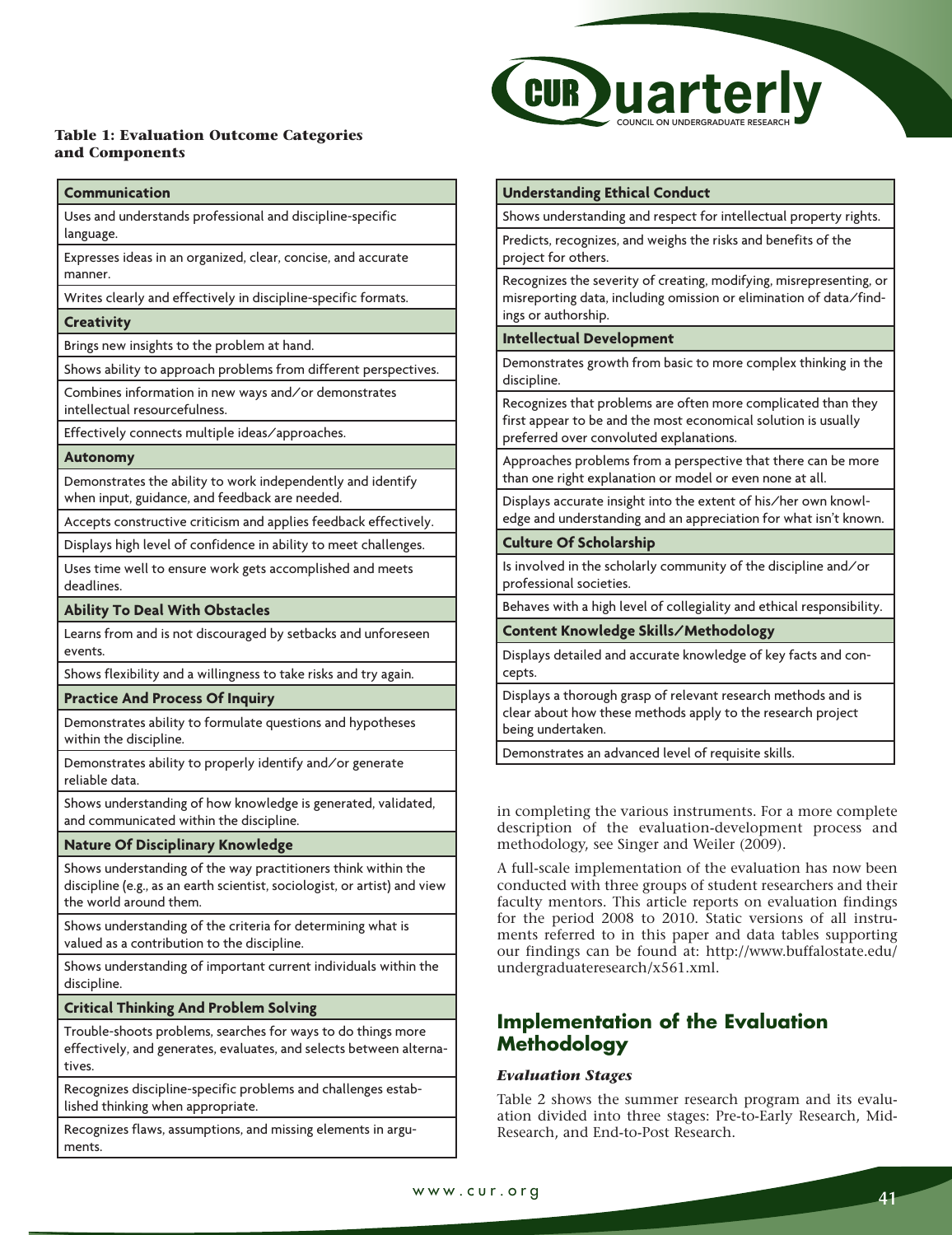#### *Pre- to Early Research*

The summer research program starts with the student-faculty mentor teams attending a two-hour group orientation session. The orientation includes a thorough explanation of the evaluation that emphasizes its dual purpose of assessing program outcomes and providing a means for students to learn more about their academic strengths and weaknesses. Following the orientation session, students complete an online survey that asks them about their motivation for participating in the undergraduate summer research program, their knowledge and expectations, and their current understanding of their academic strengths and weaknesses. The survey provides students with a structured opportunity to explore their goals, knowledge, and readiness for the summer research program, and it provides mentors with insights into student knowledge and thinking as an aid to completing their pre-research assessments.

After the mentors review students' survey responses, students and mentors meet in order to give mentors an opportunity to query students on their survey responses and to formulate preliminary student assessments. The mentors' version of the survey shows the relationship between each survey question and relevant student outcomes, as delineated in the assessment categories and components. Following this meeting, the students and mentors each independently complete the pre-research assessment. They then meet to discuss why their scores on outcome components of interest were the same or different. These procedures provide both students and mentors with an environment in which they can be unbiased in their scoring and open and forthcoming in discussing their rationale for assigning a particular score. Following completion of the pre-research assessment and student-mentor meetings, the students begin their research projects.

#### *Mid-Research*

To help students and mentors keep track of their experiences and progress, we encourage them to keep a journal. An electronic form (with access restricted to user only) is available. In the absence of a formal journal (electronic or paper), we recommend that students and mentors keep track of the experience by noting times when particular obstacles were encountered or when a particular accomplishment was achieved. About halfway through the summer, students and mentors complete a short report that responds to several questions about research progress, changes from original research plans, and plans for the second half of the summer. In addition to answering these questions, students and mentors each complete the mid-research assessment and meet to compare their scores on each outcome component and discuss scores that changed from their initial assessments. A feature of the online assessment allows students and mentors to review their scores from the pre-research assessment and asks them to reflect on the reason(s) for any score changes. As with the pre-research assessment, students and mentors cannot directly review one another's assessment scores before meeting to discuss their respective assessments. Student research then continues for the remainder of the summer.

#### *End- to Post-Research*

At the conclusion of the summer research program, the students and mentors complete a final report. This is longer than the mid-summer progress report and students provide a short (3-to-4 page) report on their project, including their methods/approach, findings, and suggestions for places where they might present their work. The report is uploaded as a document, and often includes figures, data tables, and illustrations. Mentors are asked about their project experiences and the extent to which the program has helped them reconsider their approach to classroom teaching. Both students and mentors complete the post-research assessment and meet one final time to discuss how they each scored the outcome components. As before, students and mentors can review their pre- and mid-research assessment scores but cannot see each other's scores prior to their final meeting.

# **Evaluation Modifications**

Based on interim findings following our experiences in 2009, we made four significant modifications to the evaluation:

*Orientation was improved.* To ensure that program participants followed each step of the evaluation in the proper order and at the appropriate time in the research experience, clearer instructions were provided to better prepare students and mentors to follow the sequence of steps (summarized in Table 2).

*Student confidence scores were dropped.* Students' responses in 2008 and 2009 supported the elimination of the "confidence" score from all three stages of students' self-assessments. The confidence scores were replaced by a single question at the end of the assessment that asks students how certain they are about their skill levels and responses.

*One mentor confidence score was dropped.* Mentors' responses in 2008 and 2009 supported the elimination of "confidence" scores from the mid-research assessments. The measure is retained in both the pre- and post-research assessments.

*The format of the instrument was improved.* The assessment instrument was simplified so that additional optional outcomes now are identified at the end of the instrument rather than after each outcome category.

# **Analysis of Assessment Instruments**

In order to ensure that we had obtained a realistic measure of program outcomes, we began by making certain that our assessment instruments provided reliable and valid impact measures. First, Cronbach's alpha was used to determine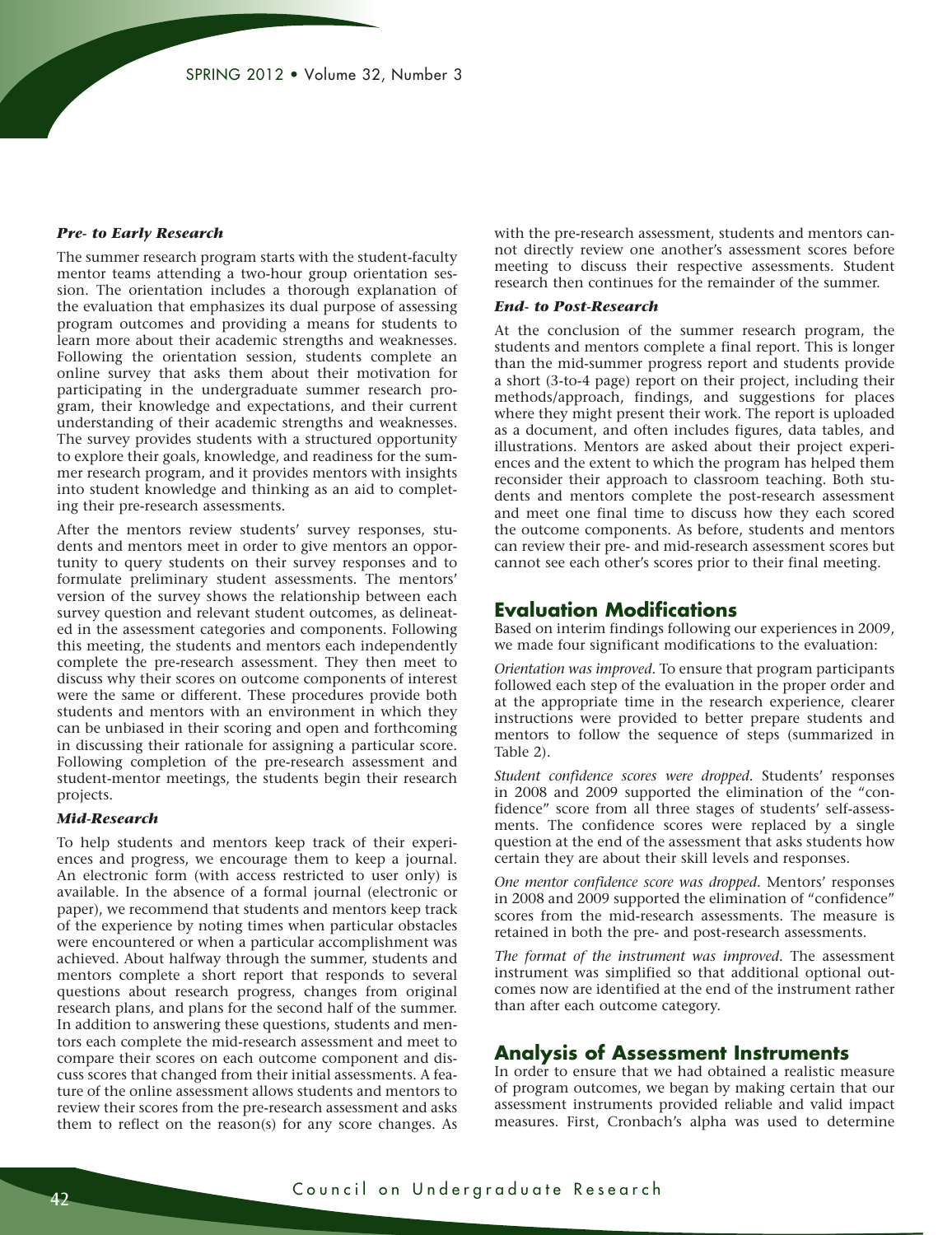

#### **Table 2. Stages of Summer Research Program and Evaluation**



had identified during the program's initial retreat as important potential outcomes of students' education and research experience, and (2) the assessment categories and components were being used strategically (not just as an exercise in psychometrics) in the student-mentor discussions to help students understand their own strengths and weaknesses and thus help them grow academically and think professionally.

# **Findings**

In order to understand the impact of the summer research program, we first applied a repeated measures analysis of variance (ANOVA) test to student and mentor pre-, mid-, and post-research assessments (N =61, 2008–2010). Mentors' confidence scores were analyzed with a paired samples T-test, as there were only pre- and post-

the strength of association of the individual assessment components. This measure was calculated for the 34 component questions for 2008 (n=17), 2009 (n=20), and 2010  $(n=24)$  data, to determine how well the items hold together as the scales currently are defined. The mentor assessment (N= 61, three years combined) had an overall coefficient alpha of .964. The student self-assessment (N=61, three years combined) had an overall coefficient of .951. These alpha coefficients are evidence that the measured items have high internal consistency. The high coefficient scores suggest that the categories and components represent the multiple facets of one holistic construct—student intellectual and professional growth.

We also were sensitive to the overall length of the assessments and wanted to eliminate possibly redundant and non-discriminating items in order to reduce response fatigue for mentors and students. To this end, we completed a factor analysis/principal components analysis for all three years combined (n=61) for both the mentors and the students. This was done to ascertain whether all the questions added value to defining the summer research program's impact on the participants. The 34 items were highly correlated with each other. The analysis suggested a minor reduction in the number of questions, but there were differences between the mentor and student assessments regarding the particular questions that could be eliminated.

Given the lack of persuasive statistical evidence to support a reduction in the length of the assessments and our desire to keep the mentor and student versions of the assessments the same, only minor modifications in format were made, as noted above. This decision was further supported by two central characteristics of the evaluation: (1) The assessment instrument's contents pertained to issues that faculty

research assessment confidence measures.

We found that the mentors' largest adjustments in appraisals of their students' abilities—with the strongest confidence levels—took place between the pre- and mid-research assessments, with few additional assessment differences and little additional growth in confidence between the mid- and postresearch assessments. This finding is consistent with the expectation that the greatest gain in mentors' understanding of students' abilities would likely take place within the first half of the summer research program as the mentors began to work with the students, and that additional gains in understanding would be minimal because most of their knowledge about the students had already been gained by mid-summer.

In their pre-research assessments, student self-ratings were on average somewhat higher than mentor ratings of their students on the same outcome components. This finding suggests that many students at first over-estimated their academic strengths. This is confirmed by many students' comments on the post-research assessment form, where they wrote that they thought they knew "a lot" at the outset of their research experience, but that by the time they concluded their research, they realized how much they didn't know. One student wrote:

*"I was glad to see that there was more than one assessment survey given over time. In this way, people can see the change (for better or worse) they underwent. We (mentor and student) found that I had improved in some areas but declined in others because I over-scored myself in the beginning."*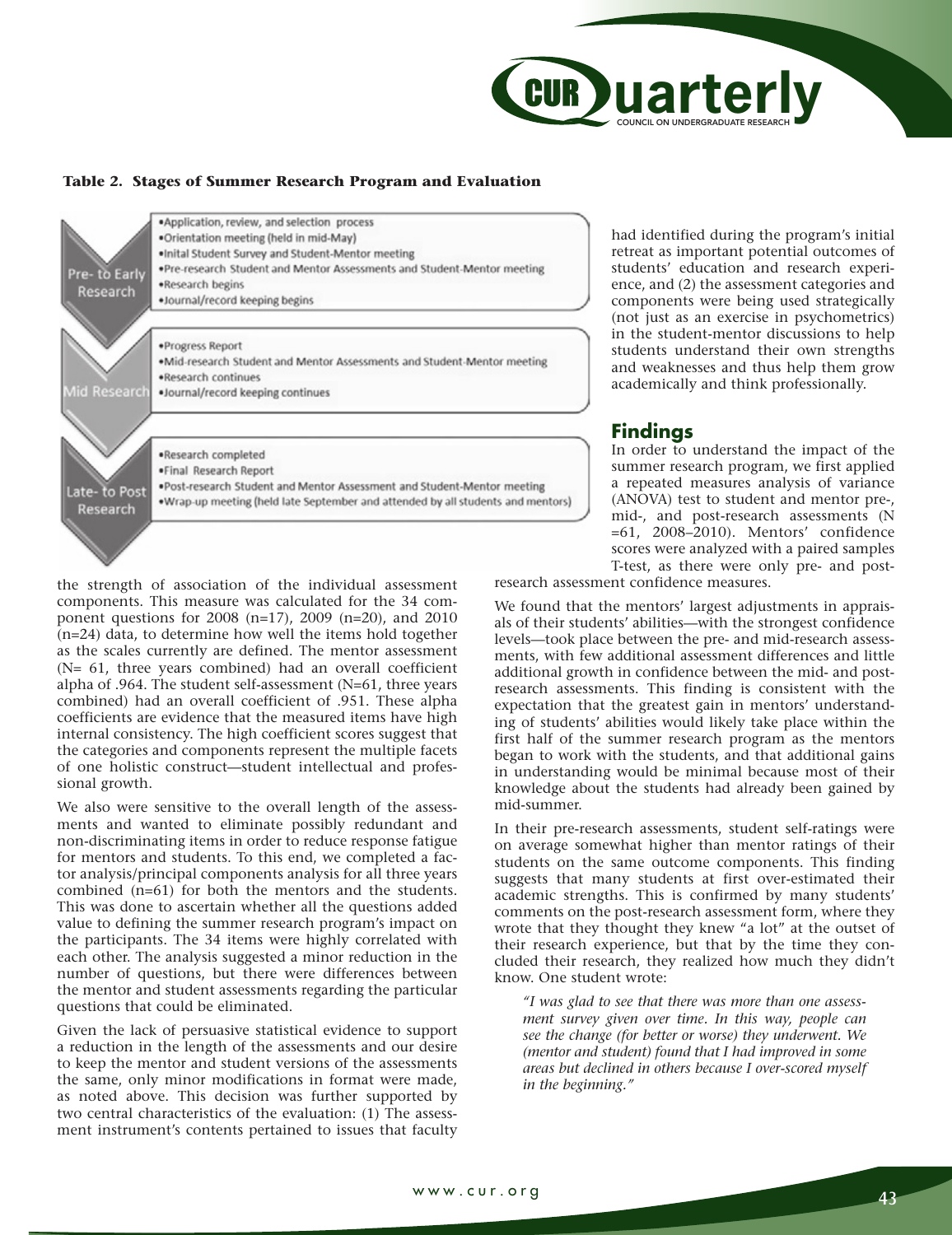## **Table 3. Pre-Post Mean Scores for Students and Mentors**

Scale: Always (5); Usually (4); Often (3); Seldom (2); and Never (1)

| <b>Outcome Components</b>                                                                                                                                           | <b>Student</b> |      |              | <b>Mentor</b> |      |              |
|---------------------------------------------------------------------------------------------------------------------------------------------------------------------|----------------|------|--------------|---------------|------|--------------|
|                                                                                                                                                                     | Pre            | Post | Significance | Pre           | Post | Significance |
| Uses and understands professional and discipline-specific language                                                                                                  | 3.87           | 4.19 | $***$        | 3.92          | 4.28 | $***$        |
| Expresses ideas in an organized, clear, concise, and accurate manner                                                                                                | 3.80           | 4.14 | $**$         | 3.93          | 4.23 | $***$        |
| Writes clearly and effectively in discipline-specific formats                                                                                                       | 3.77           | 4.13 | $**$         | 3.77          | 3.70 |              |
| Brings new insights to the problem at hand                                                                                                                          | 3.70           | 4.13 | $***$        | 3.83          | 4.26 | $***$        |
| Shows ability to approach problems from different perspectives                                                                                                      | 3.82           | 4.22 | $**$         | 3.92          | 4.25 | $***$        |
| Combines information in new ways and/or demonstrates intellectual resourcefulness                                                                                   | 3.89           | 4.18 | $\star$      | 3.95          | 4.28 | $**$         |
| Effectively connects multiple ideas/approaches                                                                                                                      | 3.87           | 4.03 |              | 3.88          | 4.30 | $***$        |
| Demonstrates the ability to work independently and identify when input, guidance and feedback<br>are needed                                                         | 4.31           | 4.53 | $^{\star}$   | 4.32          | 4.54 | $**$         |
| Accepts constructive criticism and applies feedback effectively                                                                                                     | 4.36           | 4.60 | $\star$      | 4.35          | 4.62 | $**$         |
| Displays high level of confidence in ability to meet challenges                                                                                                     | 4.10           | 4.22 |              | 4.23          | 4.34 |              |
| Uses time well to ensure work gets accomplished and meets deadlines                                                                                                 | 4.08           | 4.05 |              | 4.27          | 4.23 |              |
| Learns from and is not discouraged by set-backs and unforeseen events                                                                                               | 4.13           | 4.25 |              | 3.92          | 4.41 | $***$        |
| Shows flexibility and a willingness to take risks and try again                                                                                                     | 4.28           | 4.35 |              | 4.14          | 4.61 | $***$        |
| Demonstrates ability to formulate questions and hypotheses within discipline                                                                                        | 3.77           | 3.95 | $***$        | 3.71          | 4.07 | $\star$      |
| Demonstrates ability to properly identify and/or generate reliable data                                                                                             | 3.43           | 3.97 | $**$         | 3.10          | 4.05 | $***$        |
| Shows understanding of how knowledge is generated, validated and communicated within the discipline                                                                 | 3.72           | 4.10 | $\star$      | 3.77          | 4.07 |              |
| Shows understanding of the way practitioners think within the discipline and view the world<br>around them                                                          | 3.90           | 4.15 |              | 3.85          | 4.21 | $**$         |
| Shows understanding of the criteria for determining what is valued as a contribution in the discipline                                                              | 3.95           | 4.07 |              | 3.78          | 4.10 | $**$         |
| Shows understanding of important current individuals within the discipline                                                                                          | 3.38           | 3.63 |              | 3.30          | 3.82 | $***$        |
| Trouble-shoots problems, searches for ways to do things more effectively, and generates, evaluates<br>and selects between alternatives                              | 3.85           | 4.20 | $\star$      | 4.02          | 4.30 | $**$         |
| Recognizes discipline-specific problems and challenges established thinking when appropriate                                                                        | 3.69           | 3.92 |              | 3.45          | 3.84 | $**$         |
| Recognizes flaws, assumptions, and missing elements in arguments                                                                                                    | 3.79           | 3.73 |              | 3.52          | 3.82 | $**$         |
| Shows understanding and respect for intellectual property rights                                                                                                    | 4.62           | 4.67 |              | 4.12          | 4.44 | $**$         |
| Predicts, recognizes, and weighs the risks and benefits of the project for others                                                                                   | 4.02           | 4.27 |              | 3.44          | 3.74 |              |
| Recognizes the severity of creating, modifying, misrepresenting, or misreporting data including<br>omission or elimination of data/findings or authorship           | 4.48           | 4.62 |              | 3.97          | 4.48 |              |
| Demonstrates growth from basic to more complex thinking in the discipline                                                                                           | 3.85           | 4.13 |              | 4.17          | 4.43 | $\star$      |
| Recognizes problems are often more complicated than they first appear to be and the most eco-<br>nomical solution is usually preferred over convoluted explanations | 3.82           | 3.93 |              | 3.75          | 4.10 |              |
| Approaches problems from a perspective that there can be more than one right explanation or<br>model or even none at all                                            | 3.98           | 4.22 |              | 4.02          | 4.15 |              |
| Displays accurate insight into the extent of his/her own knowledge and understanding and an<br>appreciation for what isn't known                                    | 4.03           | 4.17 |              | 4.08          | 4.35 | $\star$      |
| Is involved in the scholarly community of the discipline and/or professional societies                                                                              | 3.39           | 3.67 |              | 3.23          | 3.35 |              |
| Behaves with a high level of collegiality and ethical responsibility                                                                                                | 4.41           | 4.50 |              | 4.65          | 4.74 |              |
| Displays detailed and accurate knowledge of key facts and concepts                                                                                                  | 3.80           | 4.02 |              | 3.90          | 4.34 | $***$        |
| Displays a thorough grasp of relevant research methods and is clear about how these methods<br>apply to the research project being undertaken                       | 3.38           | 3.98 | $***$        | 3.67          | 4.16 | $***$        |
| Demonstrates an advanced level of requisite skills                                                                                                                  | 3.54           | 3.78 |              | 4.02          | 4.23 |              |

*\* p <.05, \*\* p <.01, \*\*\* p <.001*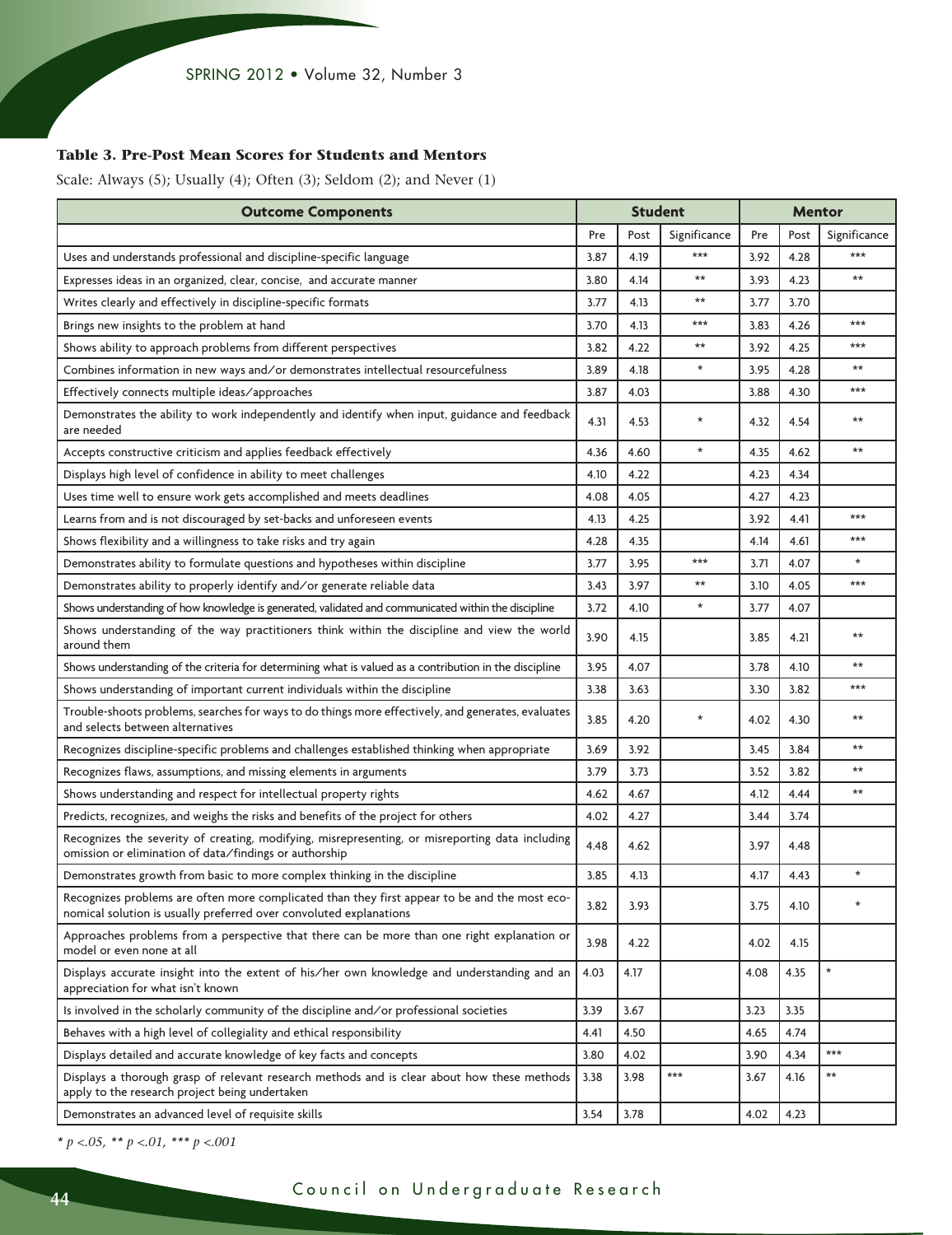

Another student reported:

*"I thought I was good at research until I actually started doing it and then I realized how little I knew."* 

One mentor captured this realization with the comment:

*"Every student is different and one thing I believe I learned this summer was that very good students assess themselves more poorly than I do and moderately good students with a more naive approach assess themselves better than I do. I didn't really anticipate this and found it interesting and something I need to take into account while mentoring."* 

Students reported growth on all 34 outcome components from pre- to mid-research assessment and again from midto post-research assessment. However, actual differences between student pre- and post-research assessments were statistically significant less frequently than were the comparable mentors' assessments. Student self-assessment scores showing pre- to post-research academic growth on 13 of 34 assessment components were statistically significant at p < .05 or better, which is strong evidence of knowledge growth on the 13 items. Student's open-ended comments also focused on the impact of the program on gains in their knowledge, their contribution to the discipline, value for future endeavors (e.g., applying to graduate school, and listing the research program on their resume), and knowledge gained above and beyond the classroom setting.

Table 3 shows average student self-assessment and mentor pre-research and post-research scores for each of the 34 outcome components. Pre- to post-scores shown in asterisks were statistically significant at  $p < .05$  or better.

As noted above, mentors tended initially to rate the students lower than the students rated themselves, but by the end of the program, the mentors' assessment scores of students were, on average, higher than the students' self-assessment scores. Twenty-four of 34 items showing these higher ratings were statistically significant at  $p < .05$  or better, providing strong evidence that the mentors saw growth in student knowledge on the 24 items. Two items with decreased scores ("writes well" and "is involved in the community") suggest that the mentors may have initially over-rated their students on these outcomes and, after more experience with the students, adjusted for this by lowering the scores. On the other hand, the decreased scores on these items could have masked any improvement the students actually may have made in these areas. Mentors' confidence in assigning scores from pre-research to post-research assessments were statistically significant at  $p < .05$  or better for 33 of 34 items.

In their responses to open-ended questions on the assessment forms, a number of students wrote about the value of the program's emphasis on blending assessment and educational goals (as described at length above). Students said, for example:

*About the orientation:* 

*"It helped me to realize the nature of research and that things don't always turn out as you planned. This made me more open to learning new things and making more connections between ideas."* 

*"It prepared me for the amount of work this really is, as well as getting me even more motivated seeing how prestigious this program is and the standards you are held to."*

 *About the assessment:* 

*"It was useful in that it allowed me to compare my own perception of my strengths and weaknesses to my mentor's interpretation of the same."*

*"I was able to see if I was improving /declining in any areas and just gave me the ability to assess myself and set a new goal of where I wanted to be by the end of the summer."*

*"Meeting to review our responses allowed me to understand another perspective. It also allowed me to view weak areas that I needed to research and improve upon."* 

*About the journals:* 

*"During the summer I kept a full journal of my notes, research and plans to develop a final installation piece incorporating historical paper cutting, and the integration of industrial processes. This journal was very important and still is very important to my future goals and plans for graduate school."* 

*"I did keep a very detailed journal about the process I went through this summer. ... It really allowed me to organize my thoughts and keep track of exactly what I had done already and what still needed to be completed."* 

Comments made by mentors on their assessment forms often focused on the growth in their confidence about students' skills, abilities and limitations, and on the value of a collegial working relationship with their students. On the latter point, for example, one mentor noted:

*"We were able to get a better grasp on what we thought of each other and the project. The questions were not discipline-specific, so they were useful in getting to know the student's personality better and also the student's abilities, likes and dislikes, and aptitudes."*

Mentors also reflected on how the program influenced their teaching practices. For example:

*"This experience reinforces the fact that each student is an individual and that one size does not fit all"* 

*"This year I had to mentor at a higher level because my student's knowledge base has grown. I had to learn to*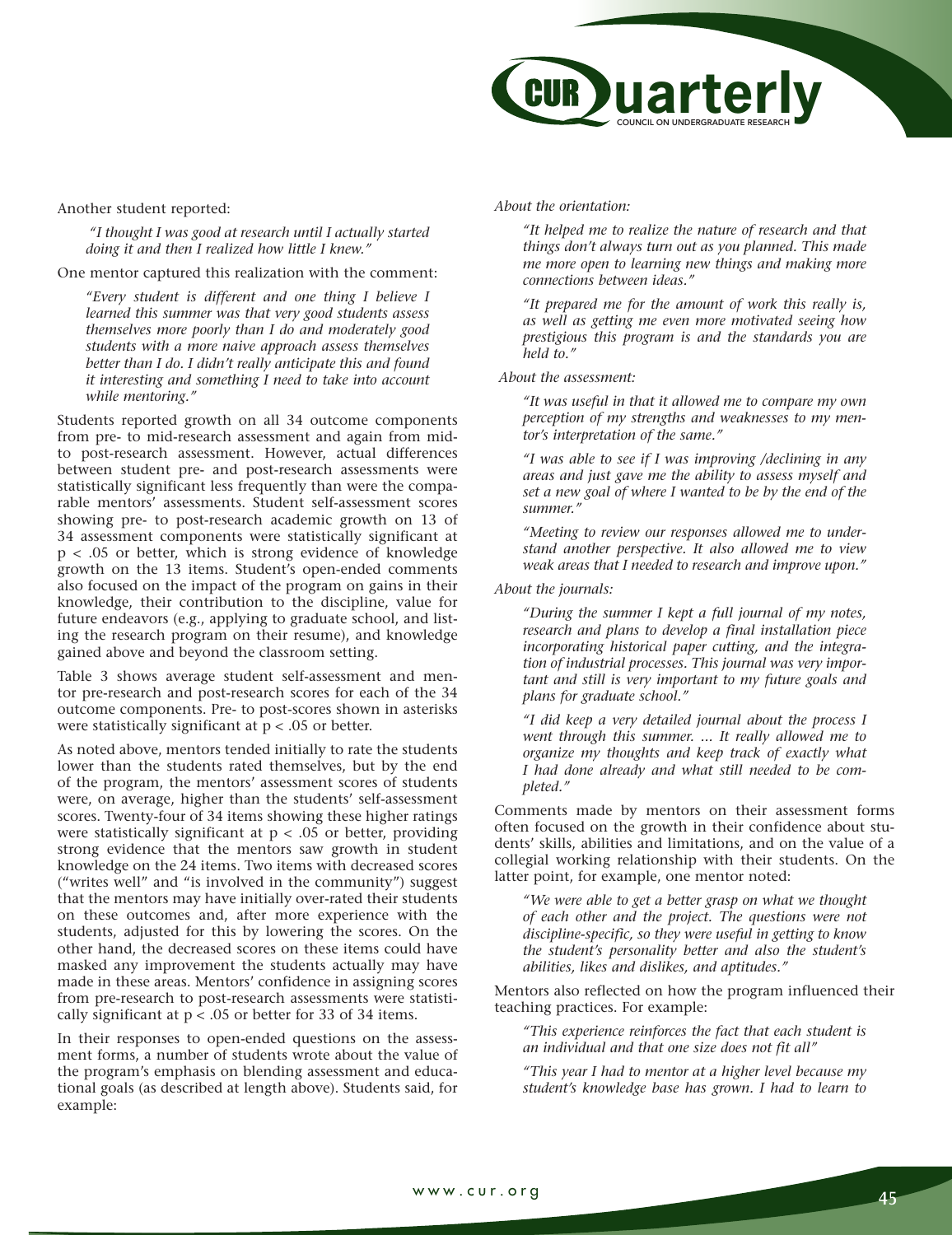

**Table 4. Mean Score Over Time by Level of Faculty Experience** 

*take less of a role and really stand by and monitor and advise during all phases of the research. This was difficult at times because I am used to being more hands on with students because they typically need more help."*

 *"I think that I learned more about assessment/evaluation of student progress—especially in a student who is very desirous of doing well but doesn't necessarily have the tools yet to do so. That is, I think I am better able to pinpoint weaknesses and address them more quickly and effectively."* 

Students and mentors both commented, as well, on the value of the pre-research survey and follow-up conversation between student and mentor. Many reported that even when a student and mentor had worked together before and the mentor knew the student fairly well, the survey revealed information that was very helpful in establishing a "starting point" for the balance of their collaboration.

# **Other Findings**

The evaluation data were analyzed to ascertain whether or not either mentor experience or academic discipline contributed to differential assessment of student outcomes. First, we coded the mentors as belonging to one of three experience categories: relatively inexperienced (less than three years mentoring undergraduates who are conducting research, n=25), somewhat experienced (between three and six years of mentoring, n=25) and very experienced (more than six years of mentoring, n=10). The data for the period 2008 to 2010 showed little difference either in the scores or patterns of scoring among inexperienced, somewhat experienced, and very experienced mentors. Very experienced mentors tended to be more conservative in their scoring on all three assessments than did inexperienced or somewhat experienced mentors. Taken as a whole, however, the mean scores from all mentor experience levels increased over time. Overall mean scores for all 34 items over time, coded by mentor experience, illustrate these trends, none of which were statistically significant. Mean differences were small. There also were no statistically meaningful differences in

how the students of inexperienced, somewhat experienced, and very experienced mentors scored themselves on any of the 34 outcome components.

It is possible that differences in mentoring experience would ordinarily have shown up as marked differences in mentors' assessments of their students, although there is no way to be sure of this. If so, the structure of the summer research program evaluation may have helped to compensate for such experience effects. The program's monitoring of student and mentor progress, combined with regular communications with mentors by one of us (Singer), seemed to have helped ensure that all mentors, regardless of their level of experience, were able to implement the evaluation instruments effectively and use

them to provide meaningful feedback to their students. This observation is based on personal communications between Singer and the program mentors and on comments made by some mentors on their assessment forms.

The data for the period 2008 to 2010 showed little difference either in the scores or patterns of scoring among inexperienced, somewhat experienced, and very experienced mentors. The mean scores from all mentor experience levels increased over time.

The finding (although not statistically significant) that very experienced mentors scored more conservatively (assigned lower scores) than did inexperienced or somewhat experienced mentors suggest that very experienced mentors may have questioned students more closely in order to learn more about them and make them more self-aware.

We also coded the mentors according to whether they were in a STEM or non-STEM academic discipline. When comparing STEM discipline mentors (n=23) to non-STEM discipline mentors (n=37), there was a modest difference in how mentors, regardless of experience, scored students. On 28 of the assessment's 34 items, non-STEM mentors gave their students slightly higher ratings than did the mentors in STEM disciplines. Ten items were statistically significant at  $p < .05$  or better, and two other items were close to significance. STEM discipline mentors rated students higher on three items in the assessment, but the differences were not statistically significant. An overall mean score for all 34 items over time, by mentor's discipline, illustrates the trend. Note that mean differences are small. These findings suggest that the assessment instrument is, in fact, applicable to all disciplines. There were no statistically significant differences between student self-assessment scores for students in STEM disciplines and students in non-STEM disciplines.

#### **Concluding Remarks**

The evaluation of the SUNY-Buffalo State summer research program achieved its dual goals of providing a reliable assessment of program impact and helping to advance student